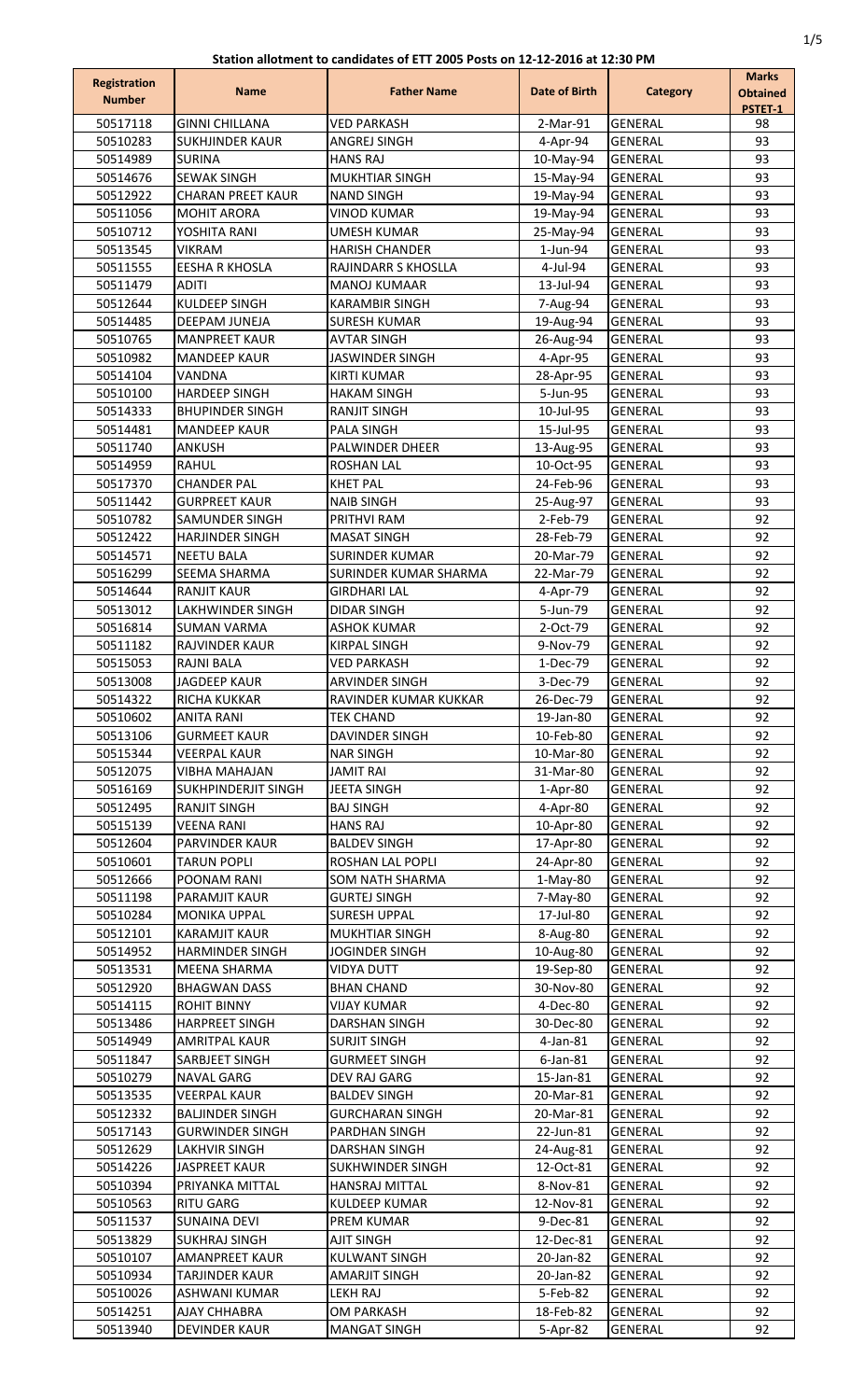| Registration<br><b>Number</b> | <b>Name</b>                                    | <b>Father Name</b>                           | Date of Birth          | <b>Category</b>                  | <b>Marks</b><br><b>Obtained</b><br>PSTET-1 |
|-------------------------------|------------------------------------------------|----------------------------------------------|------------------------|----------------------------------|--------------------------------------------|
| 50511657                      | LAXMI                                          | <b>BANARSI DASS</b>                          | 25-Apr-82              | <b>GENERAL</b>                   | 92                                         |
| 50513738                      | RACHHPAL SINGH                                 | <b>RANJEET SINGH</b>                         | 30-Apr-82              | <b>GENERAL</b>                   | 92                                         |
| 50512142                      | SATPAL SINGH                                   | <b>HARNEK SINGH</b>                          | 15-Jun-82              | <b>GENERAL</b>                   | 92                                         |
| 50513233                      | PARMINDERDEEP KAUR                             | <b>JASBIR SINGH</b>                          | 13-Jul-82              | <b>GENERAL</b>                   | 92                                         |
| 50512095                      | <b>INKLAB SINGH</b>                            | <b>BALDEV SINGH</b>                          | 20-Jul-82              | <b>GENERAL</b>                   | 92                                         |
| 50512836<br>50511352          | <b>KAMLESH RANI</b><br><b>RAJNI JAIN</b>       | <b>MADAN LAL</b><br><b>JAI PARKASH</b>       | 29-Jul-82<br>15-Aug-82 | <b>GENERAL</b><br><b>GENERAL</b> | 92<br>92                                   |
| 50513561                      | <b>KIRAN BALA</b>                              | <b>RAJINDER PAL</b>                          | 16-Dec-82              | <b>GENERAL</b>                   | 92                                         |
| 50515286                      | <b>JASVIR CHAND</b>                            | <b>GULAB CHAND</b>                           | 5-Jan-83               | <b>GENERAL</b>                   | 92                                         |
| 50511181                      | PARVESH KUMAR                                  | RAM KUMAR                                    | 28-Jan-83              | <b>GENERAL</b>                   | 92                                         |
| 50513962                      | <b>AMIT KUMAR</b>                              | <b>MADAN LAL BATRA</b>                       | 29-Jan-83              | <b>GENERAL</b>                   | 92                                         |
| 50513805                      | <b>GURPREET KAUR</b>                           | <b>LABH SINGH</b>                            | 5-Feb-83               | <b>GENERAL</b>                   | 92                                         |
| 50514300                      | <b>JAGJIT SINGH</b>                            | MITHHU SINGH                                 | 8-Mar-83               | <b>GENERAL</b>                   | 92                                         |
| 50511673                      | <b>VARINDER SINGH</b>                          | <b>ZILE SINGH</b>                            | 15-Apr-83              | <b>GENERAL</b>                   | 92                                         |
| 50511812                      | <b>MAMTA BANSAL</b>                            | OM PARKASH BANSAL                            | 27-Apr-83              | <b>GENERAL</b>                   | 92                                         |
| 50512163<br>50514361          | LAKHVIR KAUR<br><b>JASPREET KAUR</b>           | MITHU SINGH<br><b>BALJINDER SINGH</b>        | 25-Jun-83<br>27-Jun-83 | <b>GENERAL</b><br><b>GENERAL</b> | 92<br>92                                   |
| 50511173                      | <b>GURPREET SINGH</b>                          | <b>MAJER SINGH</b>                           | 18-Jul-83              | <b>GENERAL</b>                   | 92                                         |
| 50513234                      | <b>SHEETAL ARORA</b>                           | PARVEEN KUMAR                                | 5-Oct-83               | <b>GENERAL</b>                   | 92                                         |
| 50514367                      | <b>LEENA AGGARWAL</b>                          | KAMAL KUMAR AGGARWAL                         | 23-Oct-83              | <b>GENERAL</b>                   | 92                                         |
| 50512613                      | <b>BIKRAMBIR SINGH</b>                         | <b>SUKHDEV SINGH</b>                         | 18-Nov-83              | <b>GENERAL</b>                   | 92                                         |
| 50511583                      | <b>SATNAM KAUR</b>                             | SIKKANDER SINGH                              | 25-Nov-83              | <b>GENERAL</b>                   | 92                                         |
| 50513498                      | ISHA GARG                                      | <b>RAVINDER GARG</b>                         | 6-Dec-83               | <b>GENERAL</b>                   | 92                                         |
| 50516033                      | <b>MANJEET KAUR</b>                            | <b>GYAN SINGH</b>                            | 5-Feb-84               | <b>GENERAL</b>                   | 92                                         |
| 50515751                      | <b>KARAMJEET KAUR</b>                          | <b>GURMAIL SINGH</b>                         | 1-Mar-84               | <b>GENERAL</b>                   | 92                                         |
| 50514149<br>50511833          | <b>RENU BALA</b><br><b>SHEETAL RANI</b>        | <b>RAM KRISHAN</b><br><b>OM PARKASH</b>      | 5-Mar-84               | <b>GENERAL</b><br><b>GENERAL</b> | 92<br>92                                   |
| 50510457                      | <b>JASPREET KAUR</b>                           | <b>HARNEK SINGH</b>                          | 9-Mar-84<br>13-Apr-84  | <b>GENERAL</b>                   | 92                                         |
| 50512340                      | NINDERPAL KAUR                                 | <b>HAKAM SINGH</b>                           | 1-May-84               | <b>GENERAL</b>                   | 92                                         |
| 50511264                      | <b>NAVJOT SAINI</b>                            | <b>MOHINDER SINGH</b>                        | 14-Jun-84              | <b>GENERAL</b>                   | 92                                         |
| 50514725                      | <b>HARMINDER KAUR</b>                          | <b>KESAR SINGH</b>                           | 16-Aug-84              | <b>GENERAL</b>                   | 92                                         |
| 50513490                      | <b>GURDEEP KAUR</b>                            | <b>DHAN SINGH</b>                            | 23-Aug-84              | <b>GENERAL</b>                   | 92                                         |
| 50510507                      | <b>NAVNEET KUMAR</b>                           | RADHEY SHYAM                                 | 11-Sep-84              | <b>GENERAL</b>                   | 92                                         |
| 50511254                      | SHIVANI JALOTA                                 | <b>TARSEM LAL</b>                            | 22-Oct-84              | <b>GENERAL</b>                   | 92                                         |
| 50514276                      | SANDEEP AHUJA                                  | ASHOK KUMAR                                  | 25-Jan-85              | <b>GENERAL</b>                   | 92                                         |
| 50513741<br>50511451          | <b>IOBAL SINGH</b>                             | <b>SURANJAN SINGH</b>                        | 10-May-85              | <b>GENERAL</b><br><b>GENERAL</b> | 92<br>92                                   |
| 50512810                      | PARAMJEET KAUR<br>NISHA RANI                   | <b>JABARJANG SINGH</b><br><b>GIAN CHAND</b>  | 15-Jun-85<br>9-Aug-85  | <b>GENERAL</b>                   | 92                                         |
| 50510757                      | JASWINDER KAUR                                 | SURINDER SINGH                               | 12-Aug-85              | <b>GENERAL</b>                   | 92                                         |
| 50512068                      | <b>RAJPAL SINGH</b>                            | PIRTHI RAM                                   | 10-Oct-85              | <b>GENERAL</b>                   | 92                                         |
| 50513947                      | <b>HARJOT KAUR</b>                             | <b>HARPAL SINGH</b>                          | 7-Feb-86               | <b>GENERAL</b>                   | 92                                         |
| 50513844                      | <b>MANJINDER KAUR</b>                          | PRITAM SINGH                                 | 10-Feb-86              | <b>GENERAL</b>                   | 92                                         |
| 50514693                      | <b>VIKRAM KUMAR</b>                            | <b>SHAM LAL</b>                              | 4-Apr-86               | <b>GENERAL</b>                   | 92                                         |
| 50510097                      | <b>RENU GUPTA</b>                              | RAJ KUMAR                                    | 18-Aug-86              | <b>GENERAL</b>                   | 92                                         |
| 50512449                      | <b>RAVINDER KAUR</b>                           | RAM SINGH                                    | 2-Sep-86               | <b>GENERAL</b>                   | 92                                         |
| 50511017                      | POONAM SAINI                                   | <b>SAT PAUL SAINI</b>                        | 10-Sep-86<br>15-Sep-86 | <b>GENERAL</b><br><b>GENERAL</b> | 92<br>92                                   |
| 50515985<br>50513894          | <b>GURPARTAP SINGH</b><br><b>JASMEET KAUR</b>  | GURMAIL SINGH<br><b>DALIP SINGH</b>          | 9-Oct-86               | <b>GENERAL</b>                   | 92                                         |
| 50512724                      | POOJA RANI                                     | <b>TARSEM LAL</b>                            | 16-Oct-86              | <b>GENERAL</b>                   | 92                                         |
| 50510716                      | SHEENU                                         | YASH PAL                                     | 4-Nov-86               | <b>GENERAL</b>                   | 92                                         |
| 50516164                      | <b>JASVIR KAUR</b>                             | <b>HARJINDER SINGH</b>                       | $1$ -Jan-87            | <b>GENERAL</b>                   | 92                                         |
| 50513990                      | <b>VIRDAVINDER SINGH</b>                       | <b>ANTER SINGH</b>                           | $1$ -Jan-87            | GENERAL                          | 92                                         |
| 50510671                      | <b>NISHA RANI</b>                              | <b>VIR CHAND</b>                             | 19-Jan-87              | <b>GENERAL</b>                   | 92                                         |
| 50513629                      | <b>BIMLA RANI</b>                              | JANAK RAJ                                    | 28-Jan-87              | <b>GENERAL</b>                   | 92                                         |
| 50516117                      | <b>SHIVANI SAINI</b>                           | <b>TARA CHAND</b>                            | 25-Feb-87              | <b>GENERAL</b>                   | 92                                         |
| 50511418                      | <b>BHOLI KAUR</b>                              | <b>JAGGAR SINGH</b>                          | 26-Mar-87              | <b>GENERAL</b>                   | 92<br>92                                   |
| 50512103<br>50513304          | <b>AMANDEEP SINGH</b><br><b>KIRANJEET KAUR</b> | <b>GURMAIL SINGH</b><br>KULDEEP SINGH        | 5-Apr-87<br>13-Apr-87  | <b>GENERAL</b><br><b>GENERAL</b> | 92                                         |
| 50511213                      | KANCHAN SHARMA                                 | SATYA NARAYAN SHARMA                         | 27-May-87              | <b>GENERAL</b>                   | 92                                         |
| 50514266                      | MANGE RAM                                      | CHUNI RAM                                    | 17-Jun-87              | <b>GENERAL</b>                   | 92                                         |
| 50510402                      | RAMAN DEEP SHARMA                              | <b>SATISH KUMAR</b>                          | 25-Sep-87              | <b>GENERAL</b>                   | 92                                         |
| 50513754                      | <b>POONAM</b>                                  | <b>SURINDER MOHAN</b>                        | 10-Oct-87              | <b>GENERAL</b>                   | 92                                         |
| 50511959                      | <b>AMANJEET DHULL</b>                          | <b>CHANDER BHAN</b>                          | 1-Nov-87               | <b>GENERAL</b>                   | 92                                         |
| 50511369                      | <b>MANINDER KAUR</b>                           | <b>SUKHDEV SINGH</b>                         | 1-Nov-87               | <b>GENERAL</b>                   | 92                                         |
| 50514726                      | MEENAKSHI SHARMA                               | TARSEM SHARMA                                | 5-Dec-87               | <b>GENERAL</b>                   | 92                                         |
| 50510461                      | <b>MOHIT GARG</b>                              | <b>BHIM SEN GARG</b>                         | 26-Dec-87              | <b>GENERAL</b>                   | 92                                         |
| 50510619<br>50514963          | <b>NIRMAL KAUR</b><br>SHIVALI                  | <b>GULZAR SINGH</b><br><b>AWNASH CHANDER</b> | 20-Jan-88<br>2-Feb-88  | <b>GENERAL</b><br><b>GENERAL</b> | 92<br>92                                   |
|                               |                                                |                                              |                        |                                  |                                            |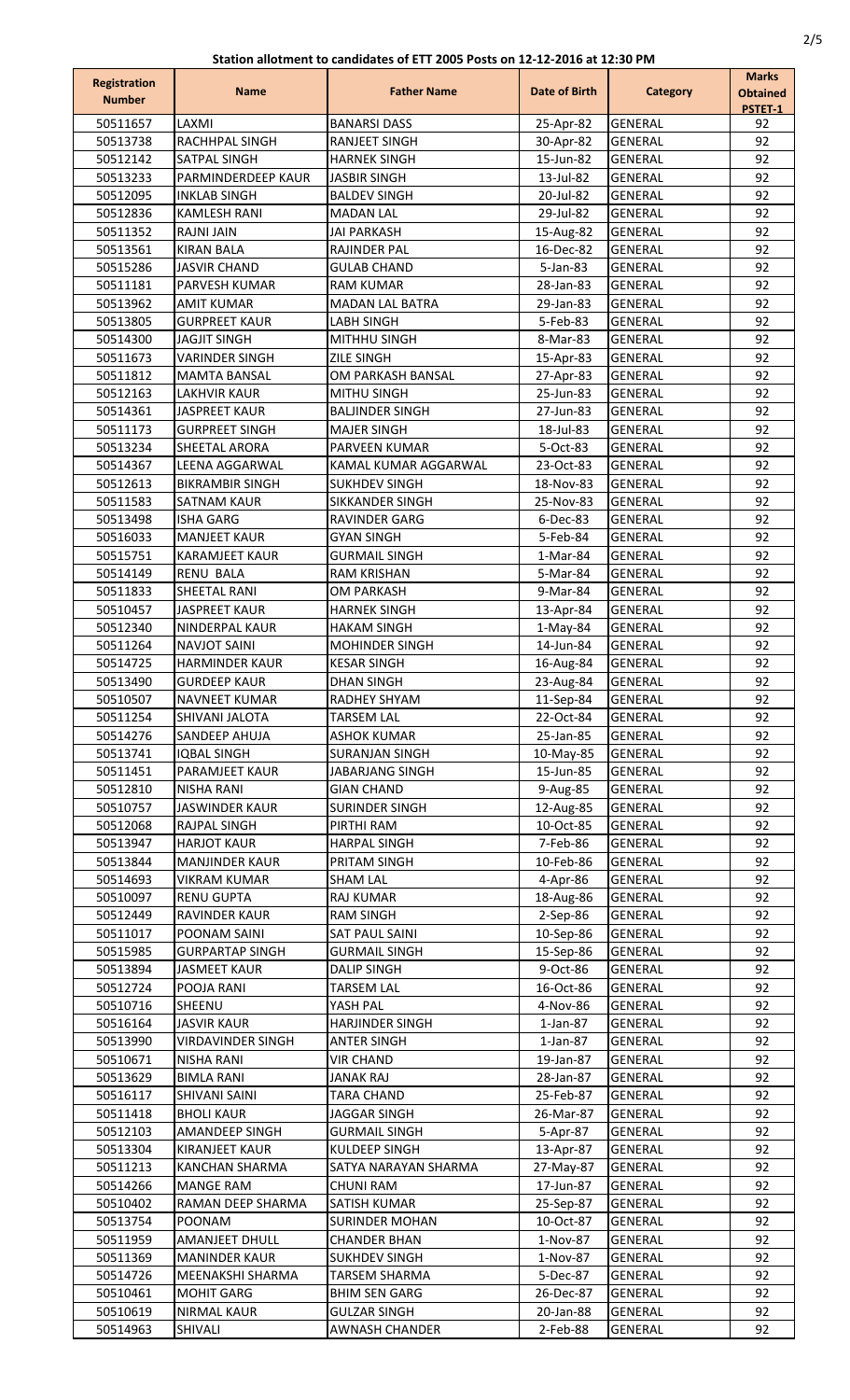| <b>Registration</b><br><b>Number</b> | <b>Name</b>                                   | <b>Father Name</b>                          | Date of Birth          | <b>Category</b>                            | <b>Marks</b><br><b>Obtained</b><br>PSTET-1 |
|--------------------------------------|-----------------------------------------------|---------------------------------------------|------------------------|--------------------------------------------|--------------------------------------------|
| 50510749                             | <b>PARKASH KAUR</b>                           | <b>BALVEER SINGH</b>                        | 10-Feb-88              | <b>GENERAL</b>                             | 92                                         |
| 50515140                             | <b>HARWINDER KAUR</b>                         | <b>TARLOK SINGH</b>                         | 7-Mar-88               | <b>GENERAL</b>                             | 92                                         |
| 50515669                             | <b>INDERJIT KAUR</b>                          | <b>AMRIK SINGH</b>                          | 6-Apr-88               | <b>GENERAL</b>                             | 92                                         |
| 50511510                             | <b>BANDNA SHARMA</b>                          | <b>GHIRDHARI LAL</b>                        | 15-Jul-88              | <b>GENERAL</b>                             | 92                                         |
| 50514980                             | <b>GURPREET KAUR</b>                          | <b>MAJOR SINGH</b>                          | 18-Jul-88              | <b>GENERAL</b>                             | 92<br>92                                   |
| 50513370<br>50513383                 | <b>BALJEET SINGH</b><br><b>HARPREET KAUR</b>  | <b>RAM SINGH</b><br><b>BIKKAR SINGH</b>     | 20-Jul-88<br>4-Aug-88  | <b>GENERAL</b><br><b>GENERAL</b>           | 92                                         |
| 50510411                             | <b>KARAMJIT KAUR</b>                          | <b>AVTAR SINGH</b>                          | 7-Sep-88               | <b>GENERAL</b>                             | 92                                         |
| 50511672                             | <b>SAROJ DEVI</b>                             | <b>BARU RAM</b>                             | 4-Oct-88               | <b>GENERAL</b>                             | 92                                         |
| 50512872                             | <b>MONEY JAGGA</b>                            | <b>DHARM PAL</b>                            | 5-Nov-88               | <b>GENERAL</b>                             | 92                                         |
| 50512588                             | <b>REKHA DEVI</b>                             | RAM SAWRUP                                  | 10-Nov-88              | <b>GENERAL</b>                             | 92                                         |
| 50511853                             | <b>SHILPA</b>                                 | SHUBHASH CHUGH                              | 12-Dec-88              | <b>GENERAL</b>                             | 92                                         |
| 50515762                             | <b>SUKHBIR KAUR</b>                           | <b>HARDEV SINGH</b>                         | 23-Dec-88              | <b>GENERAL</b>                             | 92                                         |
| 50510767<br>50511067                 | <b>MANPREET KAUR</b><br><b>MINAKSHI RANI</b>  | <b>BALWINDER SINGH</b><br>RAJ KUMAR         | 20-Jan-89<br>2-Feb-89  | <b>GENERAL</b><br><b>GENERAL</b>           | 92<br>92                                   |
| 50515288                             | <b>DIMPY KUMAR</b>                            | <b>RAM KISHAN</b>                           | 4-Feb-89               | <b>GENERAL</b>                             | 92                                         |
| 50515272                             | <b>NEERAJ BHATHEJA</b>                        | <b>KRISHAN KUMAR</b>                        | 25-Feb-89              | <b>GENERAL</b>                             | 92                                         |
| 50512283                             | <b>MOHINDER KAUR</b>                          | <b>BALDEV SINGH</b>                         | 9-Apr-89               | <b>GENERAL</b>                             | 92                                         |
| 50512984                             | MOHD SULEMAN                                  | <b>ABDUL WAHID</b>                          | 15-Apr-89              | <b>GENERAL</b>                             | 92                                         |
| 50512598                             | <b>AMIT BATRA</b>                             | <b>SURINDER KUMAR</b>                       | 10-May-89              | <b>GENERAL</b>                             | 92                                         |
| 50515498                             | <b>NISHA</b>                                  | ASHOK KUMAR                                 | 12-Jul-89              | <b>GENERAL</b>                             | 92                                         |
| 50515574                             | <b>NISHA</b>                                  | <b>ASHOK KUMAR</b>                          | 12-Jul-89              | GENERAL(SPORTS)                            | 92<br>92                                   |
| 50510878<br>50515768                 | <b>BALKARAN SINGH</b><br><b>NEHA GUPTA</b>    | <b>GURMEET SINGH</b><br>ROMESH CHANDER      | 26-Aug-89<br>8-Sep-89  | <b>GENERAL</b><br><b>GENERAL</b>           | 92                                         |
| 50514244                             | <b>SUGANDHA</b>                               | VIJAY KUMAR                                 | 2-Oct-89               | <b>GENERAL</b>                             | 92                                         |
| 50514461                             | <b>SHAILZA</b>                                | <b>GOPAL GOYAL</b>                          | 5-Oct-89               | <b>GENERAL</b>                             | 92                                         |
| 50513870                             | <b>MANMINDER KAUR</b>                         | <b>KARAM SINGH</b>                          | 10-Oct-89              | <b>GENERAL</b>                             | 92                                         |
| 50512862                             | <b>GURPREET SINGH</b>                         | <b>ROOP SINGH</b>                           | 16-Oct-89              | <b>GENERAL</b>                             | 92                                         |
| 50512217                             | <b>TANIA</b>                                  | ASHWANI JUNEJA                              | 5-Nov-89               | <b>GENERAL</b>                             | 92                                         |
| 50513992                             | <b>SEEMA RANI</b>                             | <b>RESHAM SINGH</b>                         | 27-May-86              | <b>SC (R&amp;O)</b>                        | 83                                         |
| 50513607<br>50511808                 | <b>HARMESH SINGH</b><br><b>SEEMA RANI</b>     | <b>CHHANKU SINGH</b>                        | 10-Mar-84              | <b>SC (R&amp;O)</b>                        | 82<br>82                                   |
| 50514014                             | <b>KRISHAN SINGH</b>                          | <b>MANGAL SINGH</b><br><b>GOPAL SINGH</b>   | 10-Apr-84<br>12-Apr-84 | <b>SC (R&amp;O)</b><br><b>SC (R&amp;O)</b> | 82                                         |
| 50510705                             | <b>KAMALDEEP</b>                              | <b>AJIT LAL</b>                             | $6$ -May-84            | <b>SC (R&amp;O)</b>                        | 82                                         |
| 50512402                             | <b>AMANDEEP KAUR</b>                          | <b>RAM DASS</b>                             | 14-Oct-84              | <b>SC (R&amp;O)</b>                        | 82                                         |
| 50511859                             | RAMNIWAS                                      | DHARMPAL                                    | 5-Oct-85               | <b>SC (R&amp;O)</b>                        | 82                                         |
| 50510399                             | VIJAY KUMAR                                   | <b>MOHAN LAL</b>                            | 30-Nov-85              | <b>SC (R&amp;O)</b>                        | 82                                         |
| 50516145                             | <b>VEERPAL KAUR</b>                           | <b>HOSHIAR SINGH</b>                        | 7-Jan-86               | <b>SC (R&amp;O)</b>                        | 82                                         |
| 50511255                             | PARVEEN RANI                                  | <b>SANT SINGH</b>                           | 3-Jul-86               | <b>SC (R&amp;O)</b>                        | 82                                         |
| 50513462<br>50510633                 | ANKU THAPA<br><b>KIRANPREET KAUR</b>          | OM PARKASH<br><b>CHARANJEET SINGH</b>       | 28-Jul-86<br>28-Sep-86 | <b>SC (R&amp;O)</b><br><b>SC (R&amp;O)</b> | 82<br>82                                   |
| 50515374                             | <b>GURPREET KAUR</b>                          | <b>GURMEJ SINGH</b>                         | 21-Dec-86              | <b>SC (R&amp;O)</b>                        | 82                                         |
| 50511184                             | <b>SUMANDEEP</b>                              | RAJINDER PAL SINGH                          | 19-Jan-87              | <b>SC (R&amp;O)</b>                        | 82                                         |
| 50516633                             | <b>PARAMJIT KAUR</b>                          | PARKASH SINGH                               | 22-Feb-87              | <b>SC (R&amp;O)</b>                        | 82                                         |
| 50513749                             | <b>JAGPAL SINGH</b>                           | RAM AASRA                                   | 1-Apr-87               | <b>SC (R&amp;O)</b>                        | 82                                         |
| 50516601                             | <b>HARMINDER SINGH</b>                        | <b>NARANG SINGH</b>                         | 17-Apr-87              | <b>SC (R&amp;O)</b>                        | 82                                         |
| 50511687                             | <b>INDER JIT</b>                              | <b>HARPAL SINGH</b>                         | 4-May-87               | <b>SC (R&amp;O)</b>                        | 82                                         |
| 50511106<br>50510732                 | ANJU BALA<br><b>KIRNA DEVI</b>                | SHALO RAM<br><b>SURJEET SINGH</b>           | 6-Jun-87<br>6-Jul-87   | <b>SC (R&amp;O)</b><br><b>SC (R&amp;O)</b> | 82<br>82                                   |
| 50515007                             | JATINDER SINGH                                | <b>GURMEET SINGH</b>                        | 23-Jul-87              | <b>SC (R&amp;O)</b>                        | 82                                         |
| 50512458                             | <b>GUNTEJ SINGH</b>                           | <b>AJAIB SINGH</b>                          | 1-Sep-87               | <b>SC (R&amp;O)</b>                        | 82                                         |
| 50510570                             | <b>DALJIT KAUR</b>                            | DARBARA SINGH                               | 29-Sep-87              | <b>SC (R&amp;O)</b>                        | 82                                         |
| 50511183                             | <b>JAGSEER SINGH</b>                          | <b>HARBANS SINGH</b>                        | 2-Oct-87               | <b>SC (R&amp;O)</b>                        | 82                                         |
| 50514282                             | RAJI                                          | <b>MALKIT SINGH</b>                         | 11-Nov-87              | <b>SC (R&amp;O)</b>                        | 82                                         |
| 50515154                             | JATINDER KUMAR                                | AJIT RAM                                    | 18-Mar-88              | <b>SC (R&amp;O)</b>                        | 82                                         |
| 50510955<br>50511686                 | <b>SHAMMI KUMAR</b><br><b>NARINDER KUMAR</b>  | PARSHOTAM LAL                               | 14-Apr-88<br>26-Jun-88 | <b>SC (R&amp;O)</b><br><b>SC (R&amp;O)</b> | 82<br>82                                   |
| 50510750                             | <b>VIPIN KUMAR</b>                            | DHARAM PAL<br><b>DESH RAJ</b>               | 10-Sep-88              | <b>SC (R&amp;O)</b>                        | 82                                         |
| 50510131                             | <b>GURMEET SINGH</b>                          | <b>NAIB SINGH</b>                           | 22-Dec-88              | <b>SC (R&amp;O)</b>                        | 82                                         |
| 50510854                             | <b>SUNIL KUMAR</b>                            | <b>MADAN MOHAN</b>                          | 10-Jul-89              | <b>SC (R&amp;O)</b>                        | 82                                         |
| 50514049                             | <b>PALVI</b>                                  | <b>RAM CHAND</b>                            | 11-Jul-89              | <b>SC (R&amp;O)</b>                        | 82                                         |
| 50516140                             | <b>CHARAN KAMAL</b>                           | <b>HARI DASS CHAUHAN</b>                    | 25-Jul-89              | <b>SC (R&amp;O)</b>                        | 82                                         |
| 50512267                             | LAKHWINDER SINGH                              | <b>KASHMIR SINGH</b>                        | 8-Aug-89               | <b>SC (R&amp;O)</b>                        | 82                                         |
| 50512222                             | <b>SONIA RANI</b>                             | <b>CHAMAN LAL</b><br><b>BALWINDER SINGH</b> | 7-Oct-89               | <b>SC (R&amp;O)</b>                        | 82                                         |
| 50511033<br>50510407                 | <b>MANPREET KAUR</b><br><b>GULWINDER KAUR</b> | <b>BHIM SINGH</b>                           | 5-Nov-89<br>5-Dec-89   | <b>SC (R&amp;O)</b><br><b>SC (R&amp;O)</b> | 82<br>82                                   |
| 50514660                             | <b>VEERPAL KAUR</b>                           | <b>WILLIAMJEET SINGH</b>                    | 17-Dec-89              | <b>SC (R&amp;O)</b>                        | 82                                         |
| 50515070                             | <b>JYOTI</b>                                  | <b>SHAGAN LAL</b>                           | 20-Dec-89              | <b>SC (R&amp;O)</b>                        | 82                                         |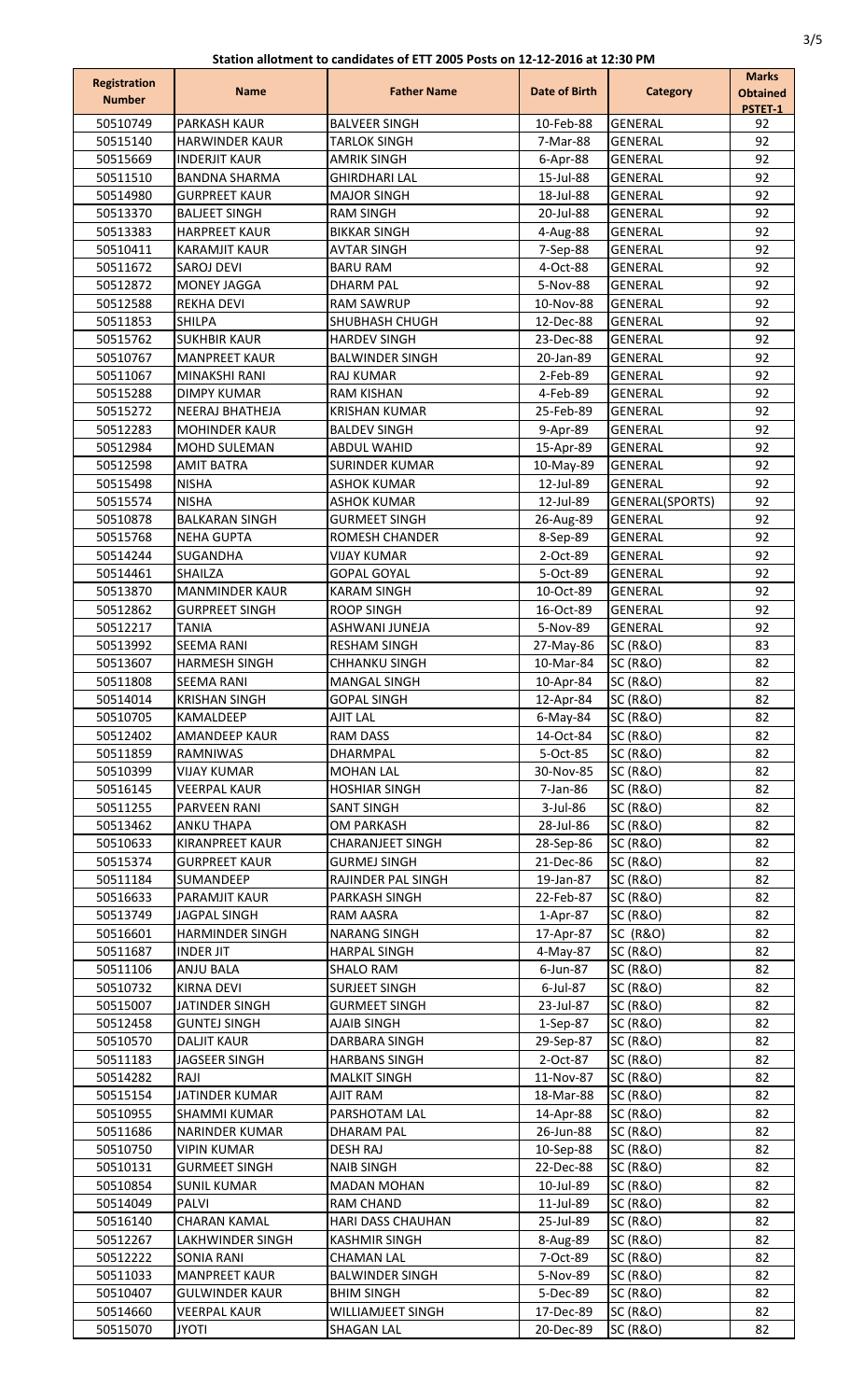| <b>Registration</b>  | <b>Name</b>                                        | <b>Father Name</b>                              | Date of Birth          | <b>Category</b>                            | <b>Marks</b>               |
|----------------------|----------------------------------------------------|-------------------------------------------------|------------------------|--------------------------------------------|----------------------------|
| <b>Number</b>        |                                                    |                                                 |                        |                                            | <b>Obtained</b><br>PSTET-1 |
| 50510980             | <b>RAJNISH KAUR</b>                                | <b>BAHADUR SINGH</b>                            | 15-Jan-90              | <b>SC (R&amp;O)</b>                        | 82                         |
| 50514861             | <b>KIRANJEET KAUR</b>                              | <b>KULWANT SINGH</b>                            | 15-Mar-90              | <b>SC (R&amp;O)</b>                        | 82                         |
| 50511578             | <b>KAMALJEET KAUR</b>                              | <b>AMARNATH</b>                                 | 22-Mar-90              | <b>SC (R&amp;O)</b>                        | 82                         |
| 50517110             | <b>ANJU RANI</b>                                   | <b>JOGINDER SINGH</b>                           | 20-Apr-90              | <b>SC (R&amp;O)</b>                        | 82                         |
| 50512033<br>50510855 | <b>BALJINDER KAUR</b><br>SANGEETA                  | <b>JARNAIL SINGH</b><br>PARBADYAL SINGH         | 8-Jul-90<br>20-Sep-90  | <b>SC (R&amp;O)</b><br><b>SC (R&amp;O)</b> | 82<br>82                   |
| 50511042             | <b>AMIT KUMAR</b>                                  | <b>VAISHNO DASS</b>                             | 1-Dec-90               | <b>SC (R&amp;O)</b>                        | 82                         |
| 50513426             | <b>SARBJEET KAUR</b>                               | <b>LABH SINGH</b>                               | $1$ -Jan- $91$         | <b>SC (R&amp;O)</b>                        | 82                         |
| 50514116             | <b>SUMIT SINGH</b>                                 | <b>SUKHBHAG SINGH</b>                           | 25-Jan-91              | <b>SC (R&amp;O)</b>                        | 82                         |
| 50510646             | <b>J.P. SINGH BAINS</b>                            | PARKASH CHAND BAINS                             | 12-Feb-91              | <b>SC (R&amp;O)</b>                        | 82                         |
| 50510160             | <b>GURVINDER SINGH</b>                             | <b>SUBHASH SINGH</b>                            | 20-Jul-91              | <b>SC (R&amp;O)</b>                        | 82                         |
| 50511349             | <b>NAVJEET KAUR</b>                                | <b>DES SINGH</b>                                | 21-Jul-91              | <b>SC (R&amp;O)</b>                        | 82                         |
| 50512771             | <b>PRABHJOT KAUR</b>                               | <b>RAM CHAND</b>                                | 29-Aug-91              | <b>SC (R&amp;O)</b>                        | 82                         |
| 50512436             | <b>MANDEEP SINGH</b>                               | <b>BALWINDER SINGH</b>                          | 13-Sep-91              | <b>SC (R&amp;O)</b>                        | 82                         |
| 50514024<br>50510661 | <b>JASPREET KAUR</b><br><b>NAVDEEP KAUR</b>        | <b>GURMAIL SINGH</b><br><b>JASMAIL SINGH</b>    | 14-Sep-91              | <b>SC (R&amp;O)</b><br><b>SC (R&amp;O)</b> | 82<br>82                   |
| 50510055             | <b>JAGRITI</b>                                     | PRAHLAD RAI                                     | 25-Sep-91<br>29-Sep-91 | <b>SC (R&amp;O)</b>                        | 82                         |
| 50513882             | <b>KULDEEP SINGH</b>                               | <b>HARBANS SINGH</b>                            | 10-Nov-91              | <b>SC (R&amp;O)</b>                        | 82                         |
| 50514857             | <b>KIRAN BALA</b>                                  | <b>KULDEEP SINGH</b>                            | $2-Jan-92$             | <b>SC (R&amp;O)</b>                        | 82                         |
| 50512956             | <b>RAJANPREET KAUR</b>                             | <b>RAM SINGH</b>                                | 17-Feb-92              | <b>SC (R&amp;O)</b>                        | 82                         |
| 50514656             | <b>RAMANDEEP KAUR</b>                              | <b>MALKIT SINGH</b>                             | 12-Apr-92              | <b>SC (R&amp;O)</b>                        | 82                         |
| 50512122             | <b>PARDEEP KUMARI</b>                              | <b>TIRATH RAM</b>                               | $2-May-92$             | <b>SC (R&amp;O)</b>                        | 82                         |
| 50511125             | <b>NIRMAL KAUR</b>                                 | <b>JASWANT SINGH</b>                            | 10-May-92              | <b>SC (R&amp;O)</b>                        | 82                         |
| 50515212             | <b>RAJNI BALA</b>                                  | <b>MUKHTIAR SINGH</b>                           | 17-Jul-92              | <b>SC (R&amp;O)</b>                        | 82                         |
| 50513949             | SANGEETA RANI                                      | <b>MAHINDER SINGH</b>                           | 9-Aug-92               | <b>SC (R&amp;O)</b>                        | 82                         |
| 50510898<br>50512726 | RAKESH KUMAR<br><b>NAVJOT</b>                      | <b>KRISHAN LAL</b><br><b>SARDARI LAL</b>        | 7-Sep-92<br>24-Feb-93  | <b>SC (R&amp;O)</b><br><b>SC (R&amp;O)</b> | 82<br>82                   |
| 50515027             | <b>SAROJ RANI</b>                                  | <b>GURMEET SINGH</b>                            | 5-Apr-93               | <b>SC (R&amp;O)</b>                        | 82                         |
| 50510989             | <b>ROHIT BHAGAT</b>                                | <b>MANOHAR LAL</b>                              | 1-Oct-93               | <b>SC (R&amp;O)</b>                        | 82                         |
| 50512280             | <b>NAVPREET KAUR</b>                               | <b>SUKHDEV SINGH</b>                            | 17-Sep-94              | <b>SC (R&amp;O)</b>                        | 82                         |
| 50511319             | <b>SAPNA RANI</b>                                  | <b>BALVIR SINGH</b>                             | 13-May-95              | <b>SC (R&amp;O)</b>                        | 82                         |
| 50512448             | PAYAL                                              | <b>SAT PAUL</b>                                 | 24-Aug-95              | <b>SC (R&amp;O)</b>                        | 82                         |
| 50514229             | <b>BALJINDER KAUR</b>                              | DARSHAN SINGH                                   | 29-May-78              | IBC                                        | 87                         |
| 50514798             | <b>JASPAL SINGH</b>                                | <b>LAKHA SINGH</b>                              | 10-Oct-78              | <b>BC</b>                                  | 87                         |
| 50512576             | DARSHAN SINGH                                      | <b>HARPAL SINGH</b>                             | 5-Feb-79               | <b>BC</b>                                  | 87                         |
| 50514204             | BIMLA RANI                                         | <b>NAND LAL</b><br><b>LACHHMAN SINGH</b>        | 31-Mar-79              | BС                                         | 87                         |
| 50514259<br>50510422 | <b>BHAGWAN DASS</b><br><b>SURINDER KUMAR</b>       | PARKASH CHAND                                   | 10-Apr-79<br>1-Jul-79  | ВC<br><b>BC</b>                            | 87<br>87                   |
| 50511839             | <b>RAMANPREET KAUR</b>                             | NIRMAL SINGH                                    | 24-Sep-79              | BC                                         | 87                         |
|                      | <b>RAJWINDER KAUR</b>                              |                                                 |                        |                                            |                            |
| 50515934             | <b>MULTANI</b>                                     | <b>CHARAN SINGH MULTANI</b>                     | 5-Jan-80               | BC                                         | 87                         |
| 50514900             | <b>RAVINDER KAUR</b>                               | <b>AJIT SINGH</b>                               | 13-Jan-80              | BC                                         | 87                         |
| 50514307             | KULDEEP SINGH                                      | <b>SWARAN SINGH</b>                             | 12-Mar-80              | BC                                         | 87                         |
| 50511289             | JATINDER KAUR                                      | <b>JAGJIT SINGH</b>                             | 22-Mar-80              | BС                                         | 87                         |
| 50512695             | KULDEEP SINGH                                      | <b>NACHHATAR SINGH</b>                          | 30-Mar-80              | BC                                         | 87                         |
| 50513272             | KULWINDER SINGH                                    | <b>NAZAR SINGH</b>                              | 30-Mar-80              | <b>BC</b>                                  | 87                         |
| 50515293<br>50510225 | <b>TAJINDER PAL SINGH</b><br><b>HARPREET SINGH</b> | <b>CHANCHAL SINGH</b><br><b>GURCHARAN SINGH</b> | 10-Apr-80<br>11-Jul-80 | <b>BC</b><br>BC                            | 87<br>87                   |
| 50514641             | RAJINDER SINGH                                     | AJIT SINGH                                      | 9-May-81               | <b>BC</b>                                  | 87                         |
| 50515126             | <b>SUKHWINDER SINGH</b>                            | <b>GURDEEP SINGH</b>                            | 1-Oct-81               | <b>BC</b>                                  | 87                         |
| 50514803             | SANDEEP KUMAR                                      | <b>JASWANT LAL</b>                              | 10-Jan-82              | BC                                         | 87                         |
| 50515735             | <b>RAJNI BALA</b>                                  | <b>CHANDER BHAN</b>                             | 14-Apr-82              | BC                                         | 87                         |
| 50514328             | <b>AMANDEEP KAUR</b>                               | <b>JAGROOP SINGH</b>                            | 10-Aug-82              | BC                                         | 87                         |
| 50510462             | <b>BINDU RANI</b>                                  | <b>VINOD KUMAR</b>                              | 31-Dec-82              | BC                                         | 87                         |
| 50516539             | <b>KRISHAN KUMAR</b>                               | SHYOKARAN                                       | 26-Apr-83              | <b>BC</b>                                  | 87                         |
| 50513238             | <b>RAJINDER KAUR</b>                               | <b>RANJIT SINGH</b>                             | 10-May-83              | BC                                         | 87                         |
| 50514419             | <b>NARINDER SINGH</b>                              | <b>AMARJIT SINGH</b>                            | 16-Aug-83              | BC                                         | 87                         |
| 50514336<br>50510775 | <b>GAGANDEEP KAUR</b><br><b>RAKESH KUMAR</b>       | <b>BANT SINGH</b><br>.MALKIAT SINGH             | 18-Aug-83<br>5-Sep-83  | <b>BC</b><br>BC                            | 87<br>87                   |
| 50517117             | <b>SUMAN KUMARI</b>                                | <b>MOHAN LAL</b>                                | 1-Oct-83               | <b>BC</b>                                  | 87                         |
| 50514977             | PARSHOTAM KUMAR                                    | <b>BHAGWAN DASS</b>                             | 12-Dec-83              | <b>BC</b>                                  | 87                         |
| 50514071             | <b>GURMEET KAUR</b>                                | <b>BHAGWAN SINGH</b>                            | 28-Jan-84              | ВC                                         | 87                         |
| 50510886             | JASMEET SINGH                                      | <b>JAGDISH SINGH</b>                            | 17-Feb-84              | BC                                         | 87                         |
| 50514369             | REENA MALKOTIA                                     | <b>VIJAY KUMAR MALKOTIA</b>                     | 26-Aug-84              | BC                                         | 87                         |
| 50515736             | <b>RAVINDERJIT KAUR</b>                            | <b>MOHINDER SINGH</b>                           | 17-Sep-84              | <b>BC</b>                                  | 87                         |
| 50513834             | <b>PARVEEN KUMARI</b>                              | <b>SIA RAM</b>                                  | 15-Oct-84              | <b>BC</b>                                  | 87                         |
| 50514642             | RAKESH KUMAR                                       | SAHIB RAM                                       | 15-Dec-84              | <b>BC</b>                                  | 87                         |
| 50511490             | SANJEEV KUMAR                                      | <b>MANGAL DASS</b>                              | 17-Jan-85              | ВC                                         | 87                         |